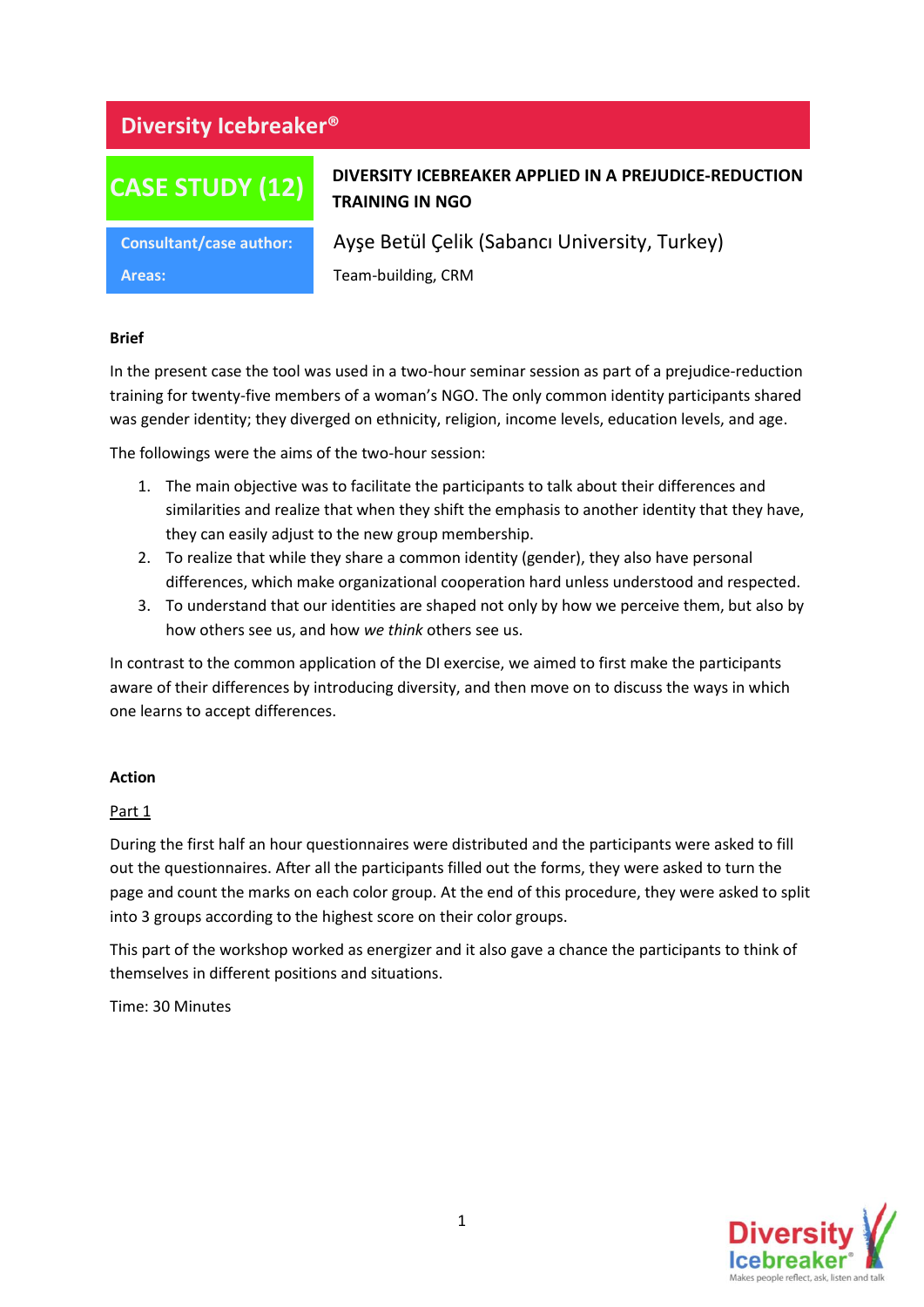### Part 2

In the second part of the workshop, the participants were asked to go to another room with their group.

A. Work-in-one-color-groups: There were three groups, one for each color. The groups did not have equal number of participants (Blue with the highest number of participants, and Green the lowest). The purpose of this stage was to develop a group identity and determine the common characteristics of the group.

Task given to groups were as follows:

- 1. To write about the positive and negative aspects of their group characteristics,
- 2. To write about the positive and negative characteristics of the other two groups
- 3. To guess how other groups might perceive them.

Within half-an-hour, each group discussed these three questions. During the discussions, participants realized that even though there are some commonalities of being a certain color, the extent to which they internalized these characteristics also differed.

Time: 30 Minutes

B. Presentation of their thoughts on other groups: One leader from each group presented their thoughts on their group identity, other groups' identity, and what they think other groups think of themselves.

In this part of the workshop, participants elicited a great deal of humor and created a positive environment to discuss their similarities and differences. At the same time, they could find a chance to express their feelings about others and even to say that they were well aware of their flaws and some problems that they had been causing. There were several breakthroughs where some members of the different colors had short dialogues about how they now understand what it meant to work with a member of the "other group".

Time: 30 Minutes

C. Learning points and reflections: With the help of the discussion leader, participants shared how they felt during the workshop and how this workshop helped to understand themselves, group dynamics and 'others'.

Time: 30 Minutes